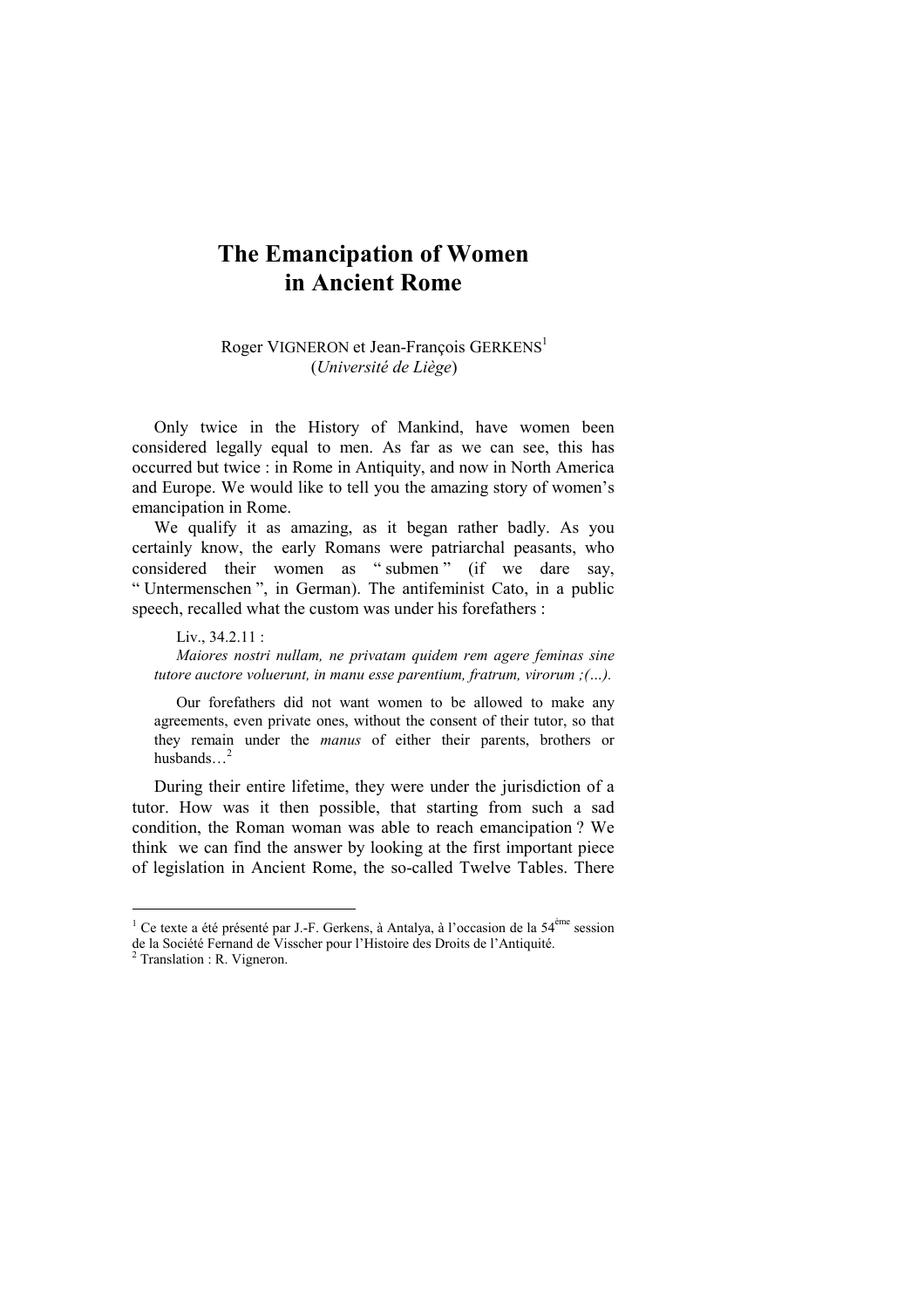we can see some unusual particularities for a patriarchal society, which could explain the beginning of the emancipation process, and that at four levels :

First, in the matter of succession law : most authors now agree that the rule contained in the *Sententiae* of the Jurist Paul is really genuine :

Pauli Sententiae 4.8.20 :

*Feminae ad hereditates legitimas ultra consanguineas successiones non admittuntur: idque iure civili Voconiana ratione videtur effectum. Ceterum lex duodecim tabularum nulla discretione sexus cognatos admittit.* 

Women beyond consanguineous are not admitted in legitimate inheritances. This was decided by civil law in connection with the Voconia law. Moreover, the Twelve Tables made no differentiation between relatives of both sexes<sup>3</sup>.

The Twelve Tables admitted agnatic parents (Let us remind that " agnation is the tie connecting those related to each other by legitimate descent through males<sup>4</sup><sup>2</sup>) without any discrimination by sex. At the beginning of the previous century, this rule seemed so unlikely to many scholars that they asserted that it must have been a copist's mistake ! But nowadays the rule is admitted to have been in force as far back as the fifth century BC. Thus, daughters could inherit equally with their brothers. If you compare this with Islamic law, for instance, which provides " the son should obtain two parts of a daughter ", the difference is undeniable !

Secondly, let's consider the Roman conception of the right to property. It has correctly been written by Buckland and Thomas in their " Textbooks of Roman Law " that Roman ownership, the *dominium*, " is the ultimate right, that which has no right behind it<sup>5</sup>", " the ultimate legal title beyond and above which there was no other<sup>6</sup>". A power undifferentiated from that which the head of the household had over his wife and children. This power enabled the *paterfamilias* to dispose of his goods even after his death by

 $3$  Translation : R. Vigneron.

<sup>&</sup>lt;sup>4</sup> W.W.BUCKLAND, *A Textbook of Roman Law*, 3<sup>rd</sup> edition, by P.STEIN, Cambridge 1975, p.368.

<sup>&</sup>lt;sup>5</sup> W.W.BUCKLAND, *op.cit.*, p.188.

J.A.C.THOMAS, *Textbook of Roman Law*, Amsterdam-New York-Oxford 1976, p.134.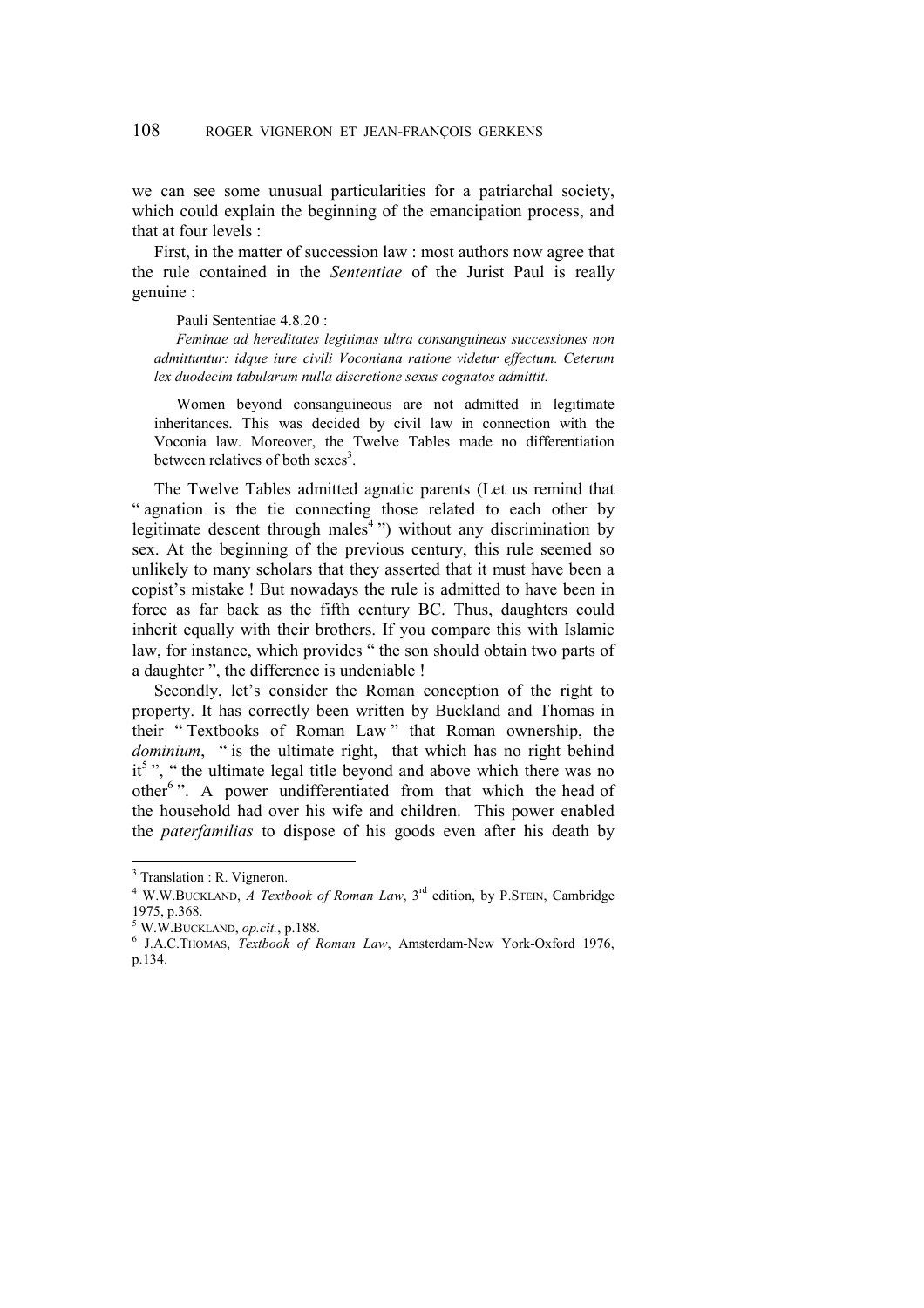means of a testament. His last will was to be observed without any restriction, as the Twelve Tables declared :

XII Tab., 5, 3 : *Uti legassit super pecunia tutelave suae rei, ita ius esto.* 

As he disposed of his goods and the guardianship, so shall be the  $law<sup>7</sup>$ .

That rule could be beneficial to a woman in two ways : she could inherit the man's estate, facilitating in that way her economic independence. But furthermore and thirdly, her father and *paterfamilias* could legally nominate an outsider as tutor in his testament, instead of a relative. And this outsider, having no prospect of inheritance from the woman (contrary to a relative), could let her manage her business just as she saw fit.

The law of the Twelve Tables provided a fourth means for female independence : the so-called *ius trinoctii*. The teacher of Roman law, Gaius, explained the phenomenon to his students in this way :

Gai.1.111 ·

*Usu in manum conveniebat, quae anno continuo nupta perseverabat: nam velut annua possessione usu capiebatur, in familiam viri transiebat filiaeque locum optinebat. Itaque lege duodecim tabularum cautum est, ut si qua nollet eo modo in manum mariti convenire, ea quotannis trinoctio abesset atque eo modo cuiusque anni usum interrumperet. Sed hoc totum ius partim legibus sublatum est, partim ipsa desuetudine obliteratum est.* 

A woman used to fall into marital subordination by usage if she remained in the married state for a continuous period of one year : for she was, as it were, usucapted by a year's possession, and would pass into her husband's kin in the relationship of a daughter. The Twelve Tables therefore provided that if any woman did not wish to become subordinate to her husband in this way, she should each year absent herself for a period of three nights, and in this way interrupt the usage of each year. But this whole legal state was in part repealed by statute, in part blotted out by simple disuse $8$ .

A wife who didn't go through a specific ceremony (*confarreatio* or *coemptio*) in order to enter in her husband's

 $\overline{\phantom{a}}$ 

Revue Internationale des droits de l'Antiquité, 3ème série, XLVII (2000)

 $7$  Translation : R. Vigneron.

<sup>8</sup> Translation by M.R. LEFKOWITZ and M.B. FANT, in *Women's Life in Greece and Rome2* , Baltimore 1992, p. 112.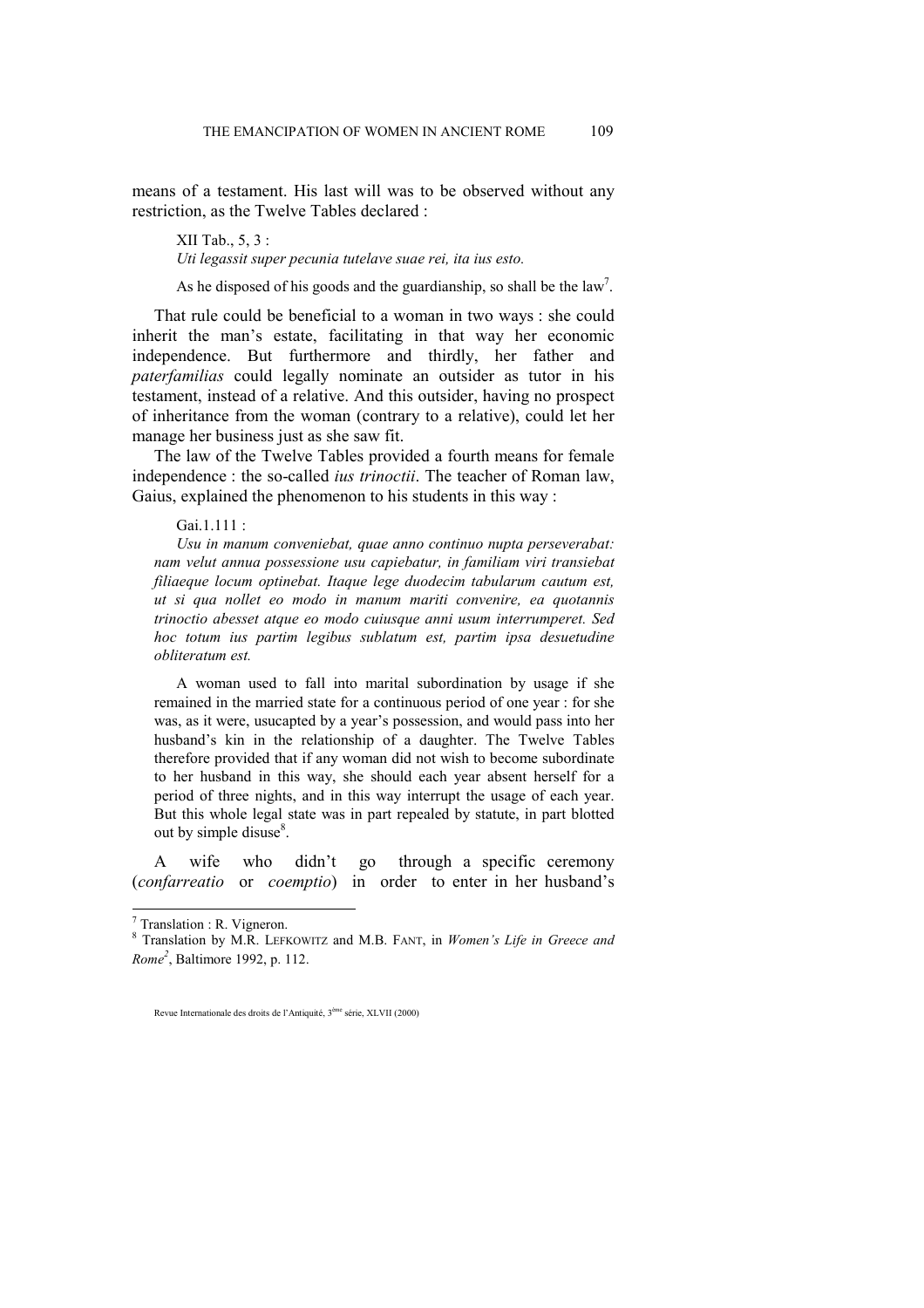family and be placed under his *manus*, fell nevertheless under his power after living with him for one full year. But she could escape this fate by sleeping outside the home three nights each year. In this way she remained in her family, staying thus submitted to her father, but living the rest of the year with her husband, out of her father's reach.

So, from the very beginning of Roman law, Roman women had better opportunities to become emancipated than in many other cultures.

But the real process of independence took place at the start of the second century BC. In the year 214, a so-called *Lex Oppia* was voted, which forbade all women in the city of Rome any luxury expenses (for example, having more than a half-ounce of gold, wearing multicoloured dresses, etc.). These prohibitions were perhaps justified by the hardships of the Punic  $War<sup>9</sup>$ . But in the year 195, the war was over and the women made several public demonstrations in order to abolish the *Lex Oppia*. Precisely on this occasion, Cato made the speech we already mentionned<sup>10</sup> but his efforts were in vain : the *Lex* was abrogated !

26 years later, the same Cato got a bit of his own back by having the *Lex Voconia* adopted ; it prohibited men of the first class of the census (the wealthiest) from nominating henceforth a woman as heiress ; neither could she receive more than half the estate as legatee. Why did Cato obtain such prohibitions from the *consilium plebis* ? Professor Vigneron once wrote a paper about the *Lex Voconia* : he then found in the literature 14 reasons to explain Cato's attitude<sup>11</sup>. Actually, we think that two reasons are sufficient : Cato was an antifeminist (that's well known !) and politically he was a conservative : the wives of first class men were politically the most dangerous. For they could, by becoming widowed or divorced and then re-marrying a man from another class of the census, and giving him her dowry and her other goods, unsettle the political power. We must remember that it was in fact

 9 Comp. C. HERRMANN, *Le rôle judiciaire et politique des femmes sous la République romaine*, Bruxelles 1964, p. 54 ss.<br><sup>10</sup> Liv.34.2.11.

<sup>11</sup> R. VIGNERON, *L'antiféministe Loi Voconia et les " Schleichwege des Lebens"*, Labéo 29 (1983) p. 140 ss.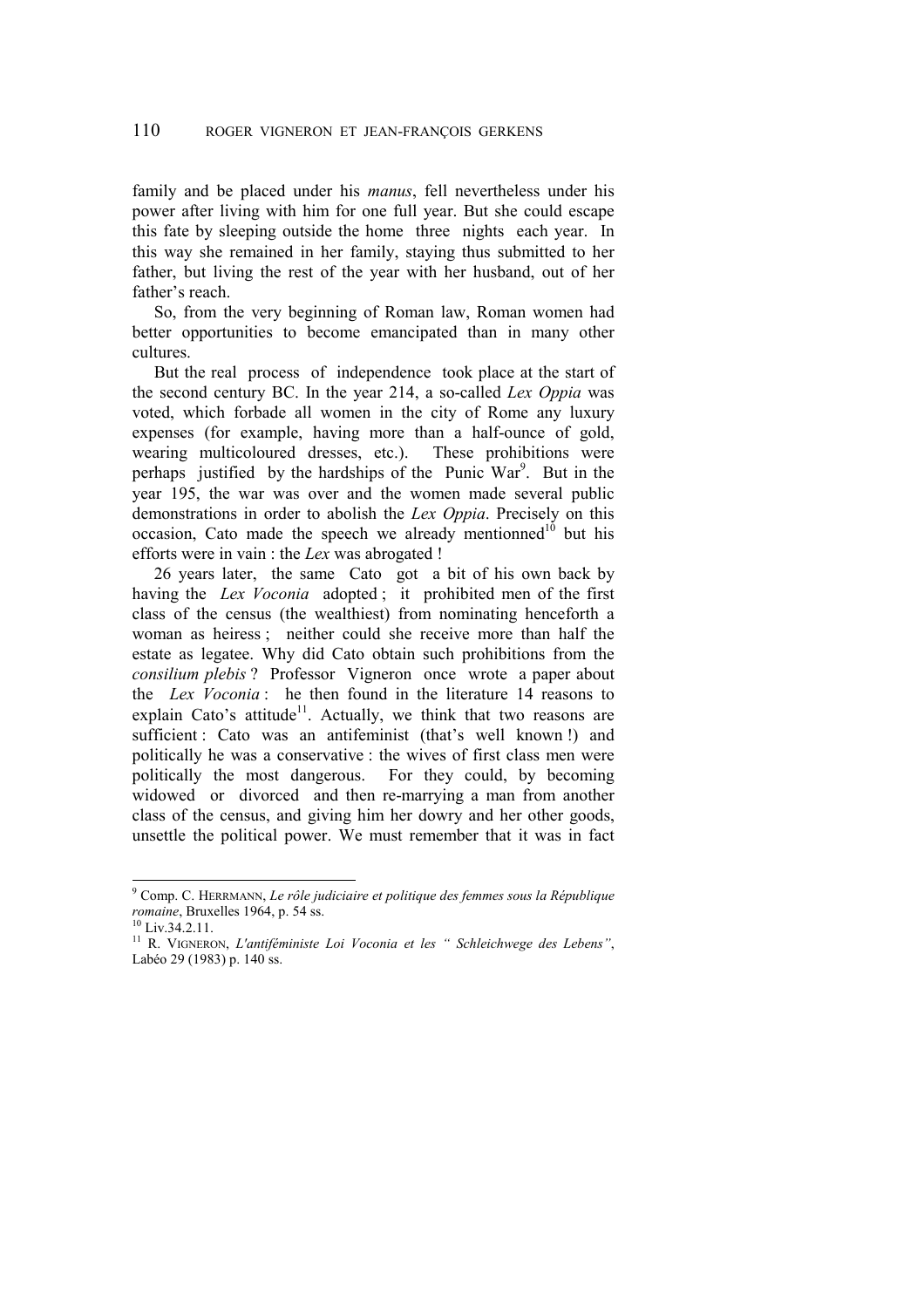men of the first class of the census who had the political power in Rome.

Whatever the purpose of this law might have been, what is most interesting about the *Lex Voconia* is to observe how many tricks were used to avoid its application. Tricks discovered by both jurists and people.

First of all, we must remember that men of the first class where those having an estate of 100.000 sestertius. But, as jurists have explained, having such an estate was not sufficient to be bound by the law. It was also necessary to be noted as a man of the first class in the census. And the census occurred only once every five years. Meanwhile, the testator could nominate his wife or daughter as heiress.

Another of the jurists' inventions is the so-called *legatum partitionis*, which was a legacy of part of the inheritance as such : the gift did not make the legatee an heir and so avoided the prohibition of the *Lex Voconia* (an example of this trick can be found in the next Text) :

Cic., *pro Caec*. 4.12 :

(…) *Nam brevi tempore M. Fulcinius adolescens mortuus est ; heredem P. Caesennium fecit ; uxori grande pondus argenti matrique partem maiorem bonorum legavit. Itaque in partem mulieres vocatae sunt.* 

(…) For soon after, the young Marcus Fulcinius died, making Publius Caesennius his heir, subject to the payment of a large sum of money to his wife and the greater part of his property to his mother. In these circumstances the two women were called for an aliquot part of the inheritance $12$ .

According to many recent authors, the *legatum partitionis* was invented precisely with this aim in mind.

A third discovery of Roman jurists was the *fideicommissum*. As Professor J.A.C. Thomas describes, " They were, originally, charges upon the instituted heir or on a legatee to transfer, upon his honour what he received under the will to another designated ultimate beneficiary and (…) could be used, e.g. to convey to a woman more than she was allowed under the *lex Voconia*(…). This " he continues, " postulates their legal efficacy. In the

<sup>12</sup> Translation : R. Vigneron ; see BUCKLAND, *op.cit*., p.353.

Revue Internationale des droits de l'Antiquité, 3ème série, XLVII (2000)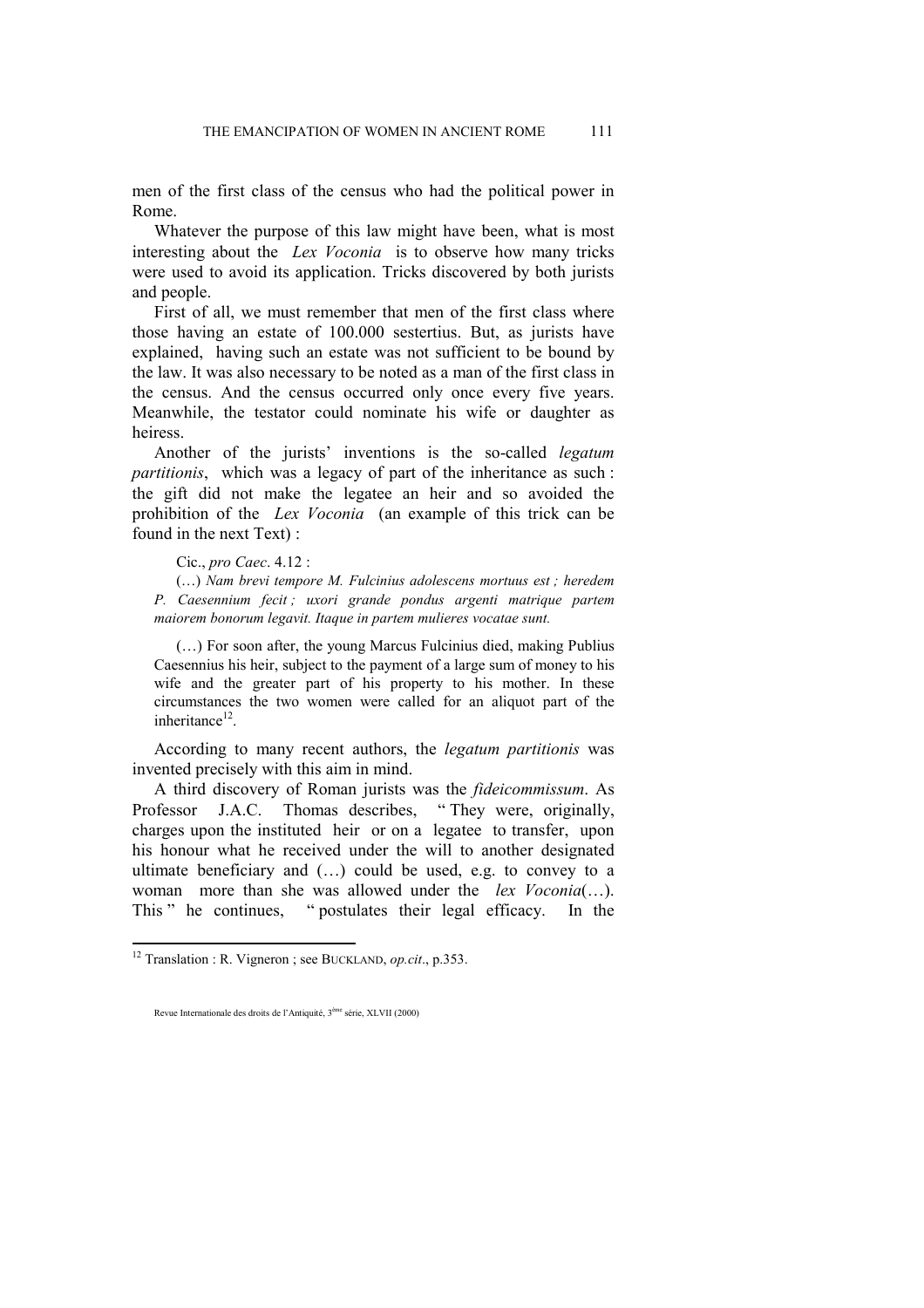Republic, they had none (…). A change came, however, in the earlier empire  $(...)^{13}$  and the *fideicommissum* became enforceable.

What the Roman people themselves invented to promote the economic independence of Roman women is easy to show in the juristic literature : their testaments, for example, were often very favourable to wives, particularly concerning the dowry. The dowry indeed played an important part in the life of Roman wives. As their husbands were obliged to give the dowry back in the case of a marriage's dissolution, it was a bridle on divorce. And if the marriage came to an end, by divorce or by the husband's death, the wife was certain to get her dowry back. For instance, if there were any difficulties between the heir and the widow concerning her dowry, the testator very often took the woman's side and the jurists always did. We are presenting only one example of this phenomenon, but there are many others :

D.33.4.6pr. (Lab*., l.2 post. a Iav. epit*.) :

*Cum scriptum esset: "quae pecunia propter uxorem meam ad me venit quinquaginta, tantundem pro ea dote heres meus dato", quamvis quadraginta dotis fuissent, tamen quinquaginta debere Alfenus Varus Servium respondisse scribit, quia proposita summa quinquaginta adiecta sit.* 

When it had been written, " as for that money, fifty, which came to me on account of my wife, let my heir give her so much in lieu of that dowry ", although the dowry had been of forty, nevertheless, Alfenus Varus writes that Servius replied that he owed fifty, because the sum intended had been written in as  $\text{fifty}^{14}$ .

The last (but not the least) manner to consolidate a widow's economic destiny was undoubtedly to legate to her the usufruct of her husband's whole estate. The *ususfructus* of an entire estate, bequeathed to a young widow during her lifetime, could represent much more than the value of half the estate and would thus violate the *Lex Voconia*. But the Roman jurists seem never to have been aware of that reality. On the contrary, when a certain *Lex Falcidia*  provided, in the year 40 BC, that legacies were not to exceed three-

 $13$  THOMAS, *op.cit.*, p.511.

<sup>&</sup>lt;sup>14</sup> The English translation of the Digest sources is edited by Alan WATSON, 4 vol., Philadelphia 1985.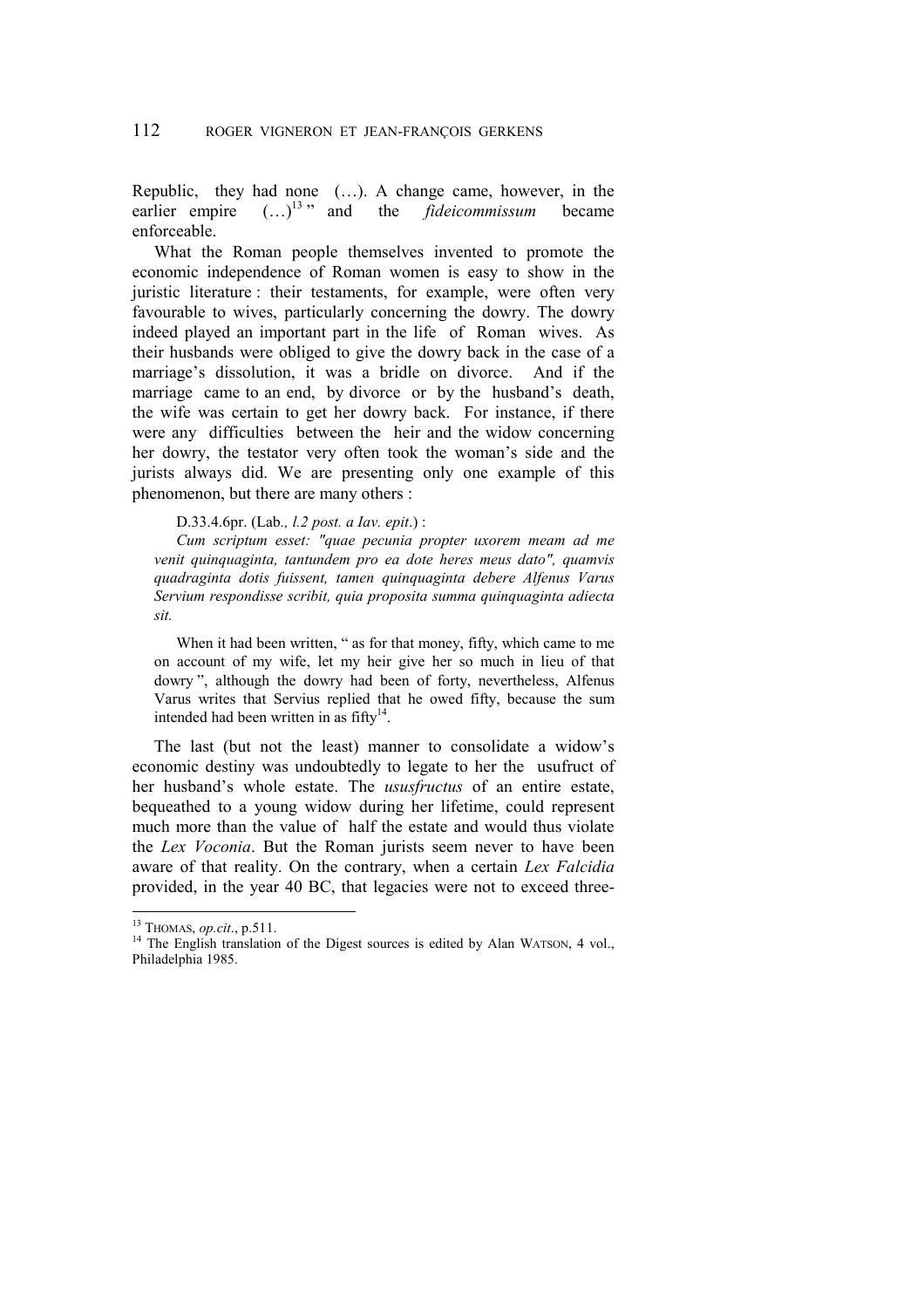quarters of the net value of the estate, jurists immediately<sup>15</sup> discussed how to evaluate the usufructs. It seems to us that such a difference in attitude about the same problem is unlikely to have been a mere stroke of luck. And if the jurists didn't care about the evaluation of the widow's usufruct, this can perhaps be explained, when we remember Cato's fear, that is that the first class of citizens could be unsettled by outsiders becoming new husbands. But this fear didn't exist with an usufruct legacy, since it necessarily ends at the very latest at the widow's death. The legacy then returns to the children, thus remaining inside the same family.

As the economic independence of women was thus largely ensured, their juridical independence was yet to be attained. This occurred in five different areas :

1.- First of all, let's consider the area of guardianship or *tutela*. It has been said that Roman women initially were under the authority of their *tutor* their entire life. But the first rift in the tutor's authority was the so-called *optio tutoris* : a husband who had his wife under his power (his *manus*) was able to give her through his testament the right to choose herself the guardian she preferred. She could use this option sometimes once, sometimes twice, or as often as she liked. In such cases, the acting *tutor* undoubtedly was usually not highly motivated to thwart her wishes…

Secondly, when August tried favouring an increase in the birth rate, he exempted from guardianship all Roman free women who had three children (and all manumitted women who had four). This law definitively removed any previous justification for women's guardianship : the so-called *imbecillitas* or *levitas sexus*, i.e. their silliness. In fact, if they were really silly, how could having a third or fourth child make them suddenly sane ?

A few decades later, the emperor Claudius abolished the agnatic relatives' guardianship, except for manumitted and emancipated women. Meanwhile, the magistrate *praetor* had strongly contributed to women's freedom in two ways : when the tutor refused to authorise a contract the woman wanted to make, she could appeal to the *praetor* and the latter would force the tutor to admit the contract. And finally, when her *tutor* was absent, the

<sup>15</sup> See Paul., Fr.Vat., 68 : " *veteres* " v. Aristo.

Revue Internationale des droits de l'Antiquité, 3ème série, XLVII (2000)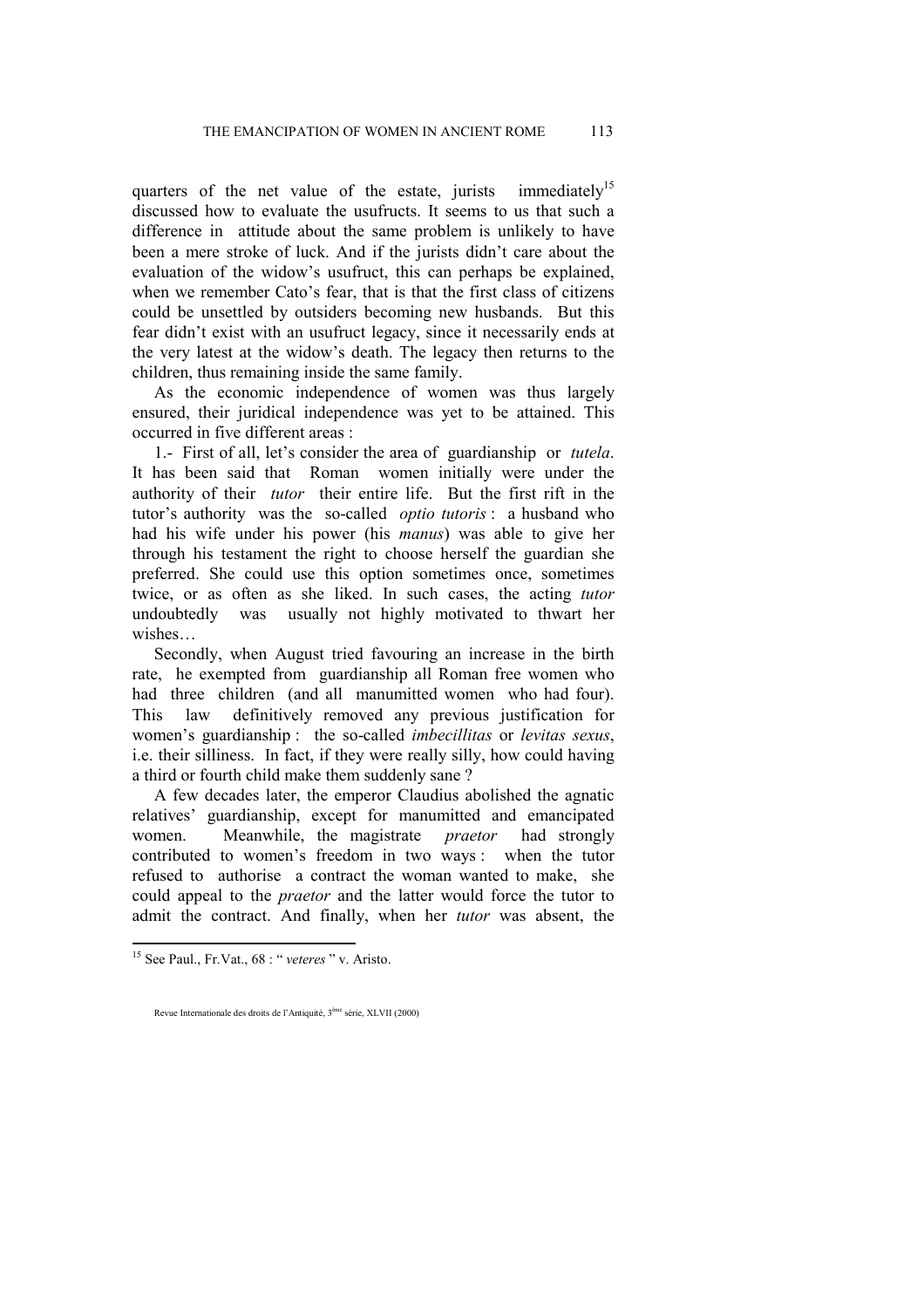woman could ask the magistrate to give her another. And that rule, as we learn from the teacher Gaius, was provided by a *senatusconsultus*. But the jurists gave a broad interpretation of the word " absence " : a short absence was enough to replace the *tutor*… who, finally, had very little to say, as Gaius synthesises in :

### Gai., *Inst.* 1.190

*Feminas vero perfectae aetatis in tutela esse fere nulla pretiosa ratio suasisse videtur. Nam quae vulgo creditur, quia levitate animi plerumque decipiuntur et aequum erat eas tutorum auctoritate regi, magis speciosa videtur quam vera: mulieres enim quae perfectae aetatis sunt, ipsae sibi negotia tractant, et in quibusdam causis dicis gratia tutor interponit auctoritatem suam; saepe etiam invitus auctor fieri a praetore cogitur.* 

There seems, on the other hand, to have been no very worthwhile reason why women who have reached the age of maturity should be in guardianship ; for the argument which is commonly believed, that because they are scatterbrained they are frequently subject to deception and that it was proper for them to be under guardian's authority, seems to be specious rather than true. For women of full age deal with their own affairs for themselves, and while in certain instances that guardian interposes his authorisation for form's sake, he is often compelled by the praetor to give authorisation, even against his wishes $^{16}$ .

2.- The second area in which Roman women, but Roman men as well, gained a great deal of freedom is betrothal. Initially the fathers of the future fiancés concluded an agreement with each other, one promising his daughter, the other warranting that his son would marry her. And both promises were enforceable : in case of non-fulfilment either a sum was foreseen and had to be paid or a condemnation by a judge was obtainable. In the classical period of Roman Law, things had completely changed : breach of promise was no longer actionable, even though there was a penal stipulation for failure to honour the marriage agreement ; such stipulations were regarded  $(...)$ as *contra bonos mores*<sup>17</sup>, immoral !

#### D.45.1.134pr. (Paul., *l.15 Resp*.) :

*Titia, quae ex alio filium habebat, in matrimonium coit Gaio Seio habente familiam: et tempore matrimonii consenserunt, ut filia Gaii Seii filio Titiae desponderetur, et interpositum est instrumentum et adiecta* 

<sup>16</sup> Translation by LEFKOWITZ and FANT, *op.cit*., p.99. 17 J.A.C. THOMAS, *op.cit*., p.420.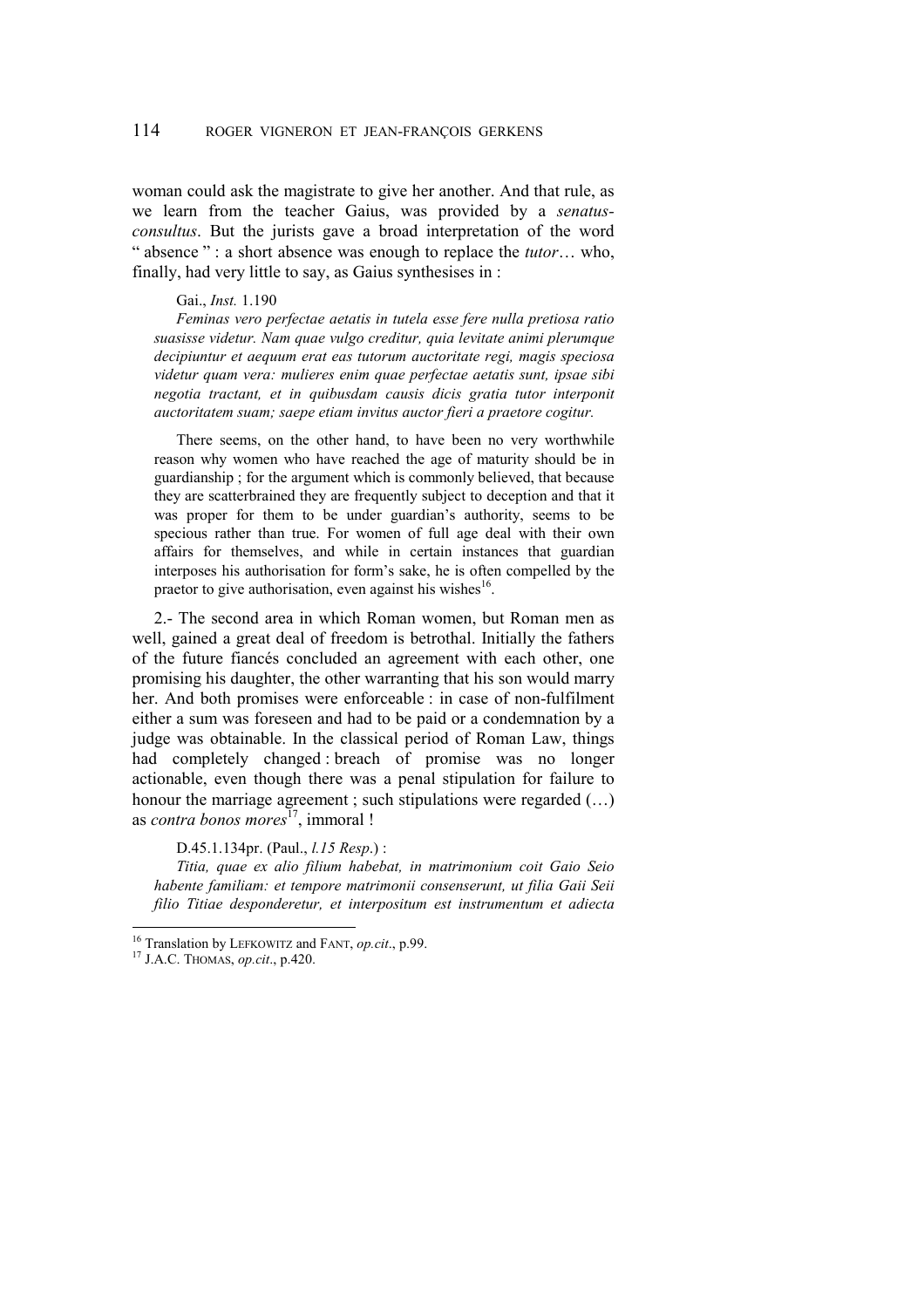*poena, si quis eorum nuptiis impedimento fuisset: postea Gaius Seius constante matrimonio diem suum obiit et filia eius noluit nubere: quaero, an Gaii Seii heredes teneantur ex stipulatione. Respondit ex stipulatione, quae proponeretur, cum non secundum bonos mores interposita sit, agenti exceptionem doli mali obstaturam, quia inhonestum visum est vinculo poenae matrimonia obstringi sive futura sive iam contracta.* 

Titia, who had a son by another man, married Gaius Seius, who had a daughter. During the marriage, they agreed that the husband's daughter should be engaged to the wife's son. A deed was drawn up and a penalty attached in case either spouse impeded the marriage. Later Gaius Seius, still married to Titia, died. His daughter refused to marry. Are the heirs of Gaius Seius bound by the stipulation ? Paul replied that the stipulation mentioned was contrary to sound morals, so that an action on it would be met by the defense of fraud. It is regarded as degrading for the bond of marriage, present or future, to be secured by a penalty.

3.- The end of this text demonstrates the third area of freedom : it concerns the marriage itself, which was conceived in Antiquity as a purely private affair, regarding by no means either the State or any other authority (by the way : it's with the Christian emperors that the authorities intervene for the first time in these matters, not earlier). This private affair was juridically a contract of society (*consortium omnis vitae*, as it was told). And like any society under Roman law, the marriage rested only on the continuing agreement of the parties. This conception implies that each spouse – the wife like the husband – could decide at any time that the marriage was over. Such a decision was sufficient to end the marriage and provoke divorce. We can see an amazing example of this phenomenon in a letter sent to Cicero in which a friend of his tells him the latest gossip in Rome :

### Cic ., *ad fam*. 8.7 :

*1.- (…) Breviores has litteras properanti publicanorum tabellario subito dedi ; tuo liberto pluribus verbis scriptas pridie dederam. 2.- Res autem novae nullae sane acciderunt, nisi haec vis tibi scribi… quae certe vis : Cornificius adulescens Orestillae filiam sibi despondit ; Paula Valeria, soror Triarii, divortium sine causa, quo die vir e provincia venturus erat, fecit ; nuptura est Decimo Bruto. Mundum rettuleram. Multa in hoc genere incredibilia te absente acciderunt. Servius Ocella nemini persuasisset se moechum esse, nisi triduo bis depensus esset. Quaeres, ubi. Ubi hercules ego minime vellem.* 

Revue Internationale des droits de l'Antiquité, 3ème série, XLVII (2000)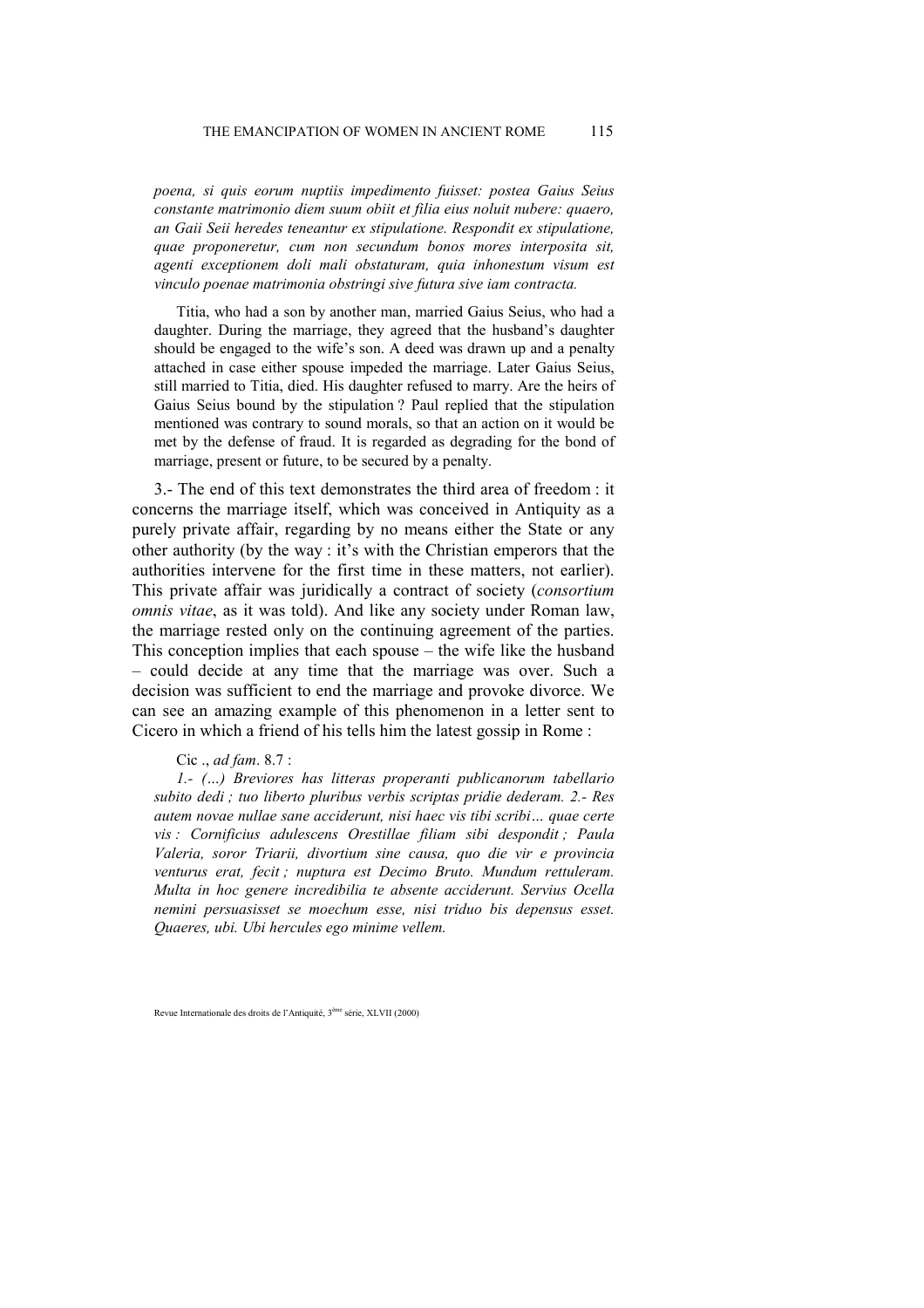1. (…) I handed this unusually brief letter to a carrier employed by the *publicani*, at short notice, because he was in a hurry. I had handed a longer one on the preceding day to your freedman. 2.- But absolutely nothing new has occurred, unless you want such tittle-tattle as what follows – and I am sure you do – to be put in a letter to you. Cornificius the younger has promised to marry Orestilla's daughter. Paula Valeria, the sister of Triarius, has divorced her husband without assigning any reason, on the very day that he was to arrive from his province. She is going to marry Decimus Brutus. She had sent back her whole wardrobe. Many incredible things of that sort have occurred in your absence. Servius Ocella would never have convinced anybody that he was an adulterer, had he not been caught in the act twice within three days. You will ask where ? Well, I swear it was in the very last place I could have wished...<sup>18</sup>

And if we return for just a moment to the end of the previous text, we see that not only was the divorce easy to obtain, but it was also forbidden to try to maintain a marriage by a penalty : *sive iam contracta (matrimonia)* " a present marriage has not to be secured by a penalty ".

4 .- The fourth area of women's emancipation brings us to a fairy tale : in this very way, Professor Andreas Wacke tells the story of many Cinderella-like slaves who where delivered from their sad destiny by a Prince Charming<sup>19</sup>. Not really always a Prince Charming, if we remember that senators, their sons and grandsons couldn't marry a manumitted slave woman ; but all the other Roman citizens could. And they could even buy such a slave woman, and manumit her with the aim of marrying her. And August's laws, which restricted the possibility of manumitting (the manumitter had to be at least 20 years old and the manumitted at least 30) precisely provided some exceptions, among them the *manumissio matrimonii causa*, manumission with the aim of marrying the manumitted. In this case, there was no age requirement (except, of course the age of nubility). The emperor thus promoted slave women's freedom. It must be admitted that he didn't have the same opinion in the opposite case, when a free

 $\overline{\phantom{a}}$ 

<sup>18</sup> Translation by T.E.PAGE, E.CAPPS and W.H.D.RONSE, *Cicero – The Letters to his Friends* II, London *undated*, p.127.<br><sup>19</sup> A. WACKE, *Manumissio matrimonii causa : le mariage d'affranchies d'après les* 

*lois d'Auguste*, RH 67(1989) p.413ss.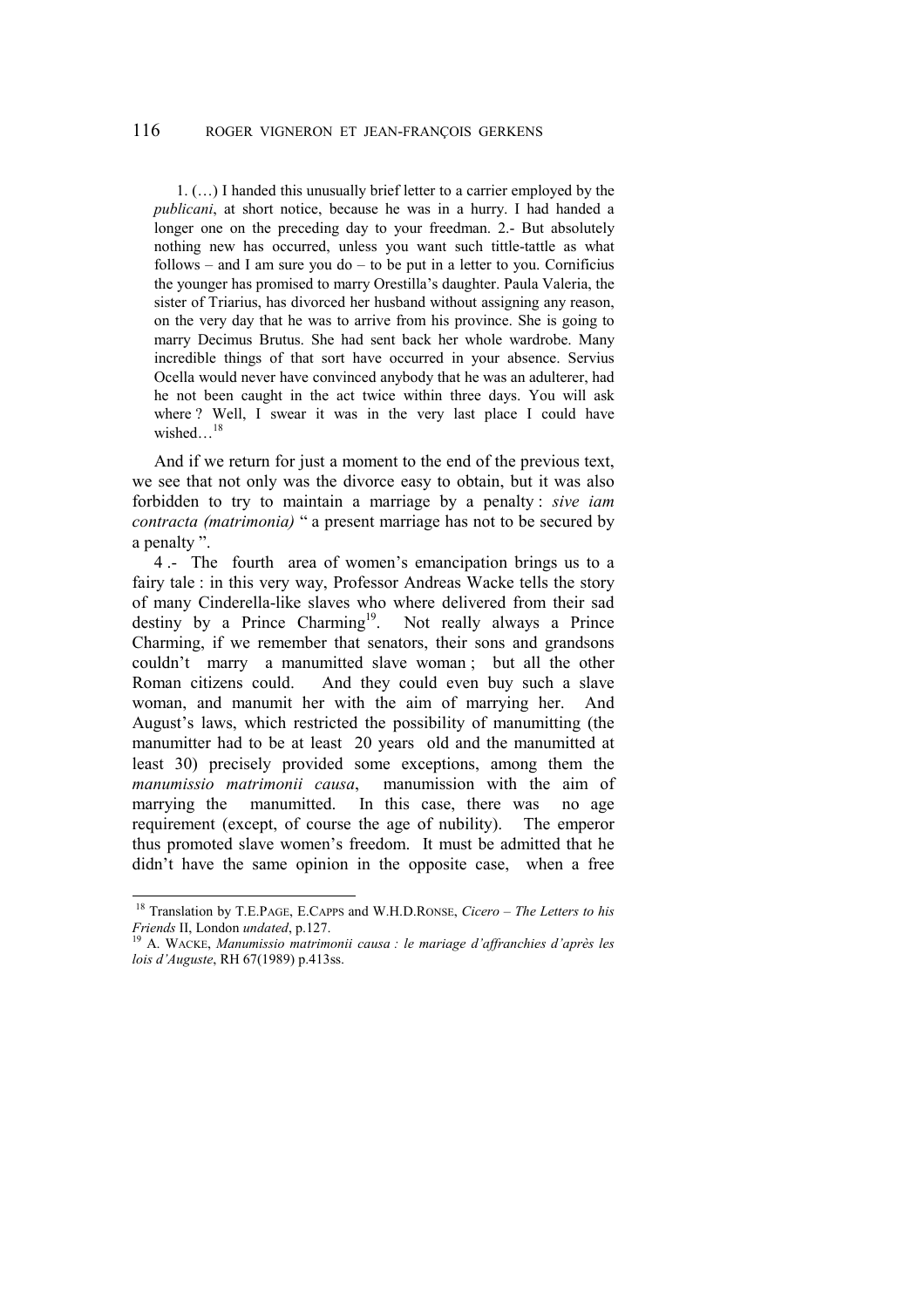woman manumitted a male slave in order to marry him. Such a situation must have occurred only rarely, and was considered as immoral. With one exception however : when the woman had herself been a slave, had been manumitted and had acquired the property of the slave with whom she had lived previously (a so-called *contubernium*). In this case, Love was taken into account !

The same reason (we mean : Love) led the Roman people to yet another indulgence, in the case of the abduction of a woman. There is a Latin proverb which says : *raptor aut pereat aut ducat* : " the abductor either perishes or espouses ". That's to say : if the girl really loves him and is willing to marry him, he escapes from any penalty. This is not in a fairy tale, but a real juridical story !

To come back to the manumitted women slaves who were to marry, there was obviously a danger in such manumissions : that the slave woman, eager for freedom, would promise to marry her master but would change her mind after her manumission. But Augusts' laws provided the catch : the manumitted bride had six months to effectively marry her former master. After that time, if the marriage had not taken place, the manumission was void : she would again return to slavery ! So, her freedom was thus in " suspension", and so was the status of her future child, in the case – not very unlikely – where the bride was pregnant : the next text shows us such a case :

#### D.40.2.19pr. (Cels., *l. 29 Dig.*) :

*Si minor annis apud consilium matrimonii causa praegnatem manumiserit eaque interim pepererit, in pendenti erit, servus an liber sit, quem ea peperit.* 

If a *minor* with a council has manumitted a pregnant woman for the purpose of marriage and she has given birth in the interim, it is not settled whether the child is slave or free.

After the wedding, the former slave woman, who had become definitively free and had acquired her husband's dignity, was not allowed to divorce without his permission. It's one of the rare exceptions to the rule of freedom of divorce, due to the fact that she was not only the wife but also manumitted and as such, had to pay the duty of respectful conduct towards her " patron ". The same duty was to be paid in the case where her former master, after having manumitted her, didn't marry her but lived with her in

Revue Internationale des droits de l'Antiquité, 3ème série, XLVII (2000)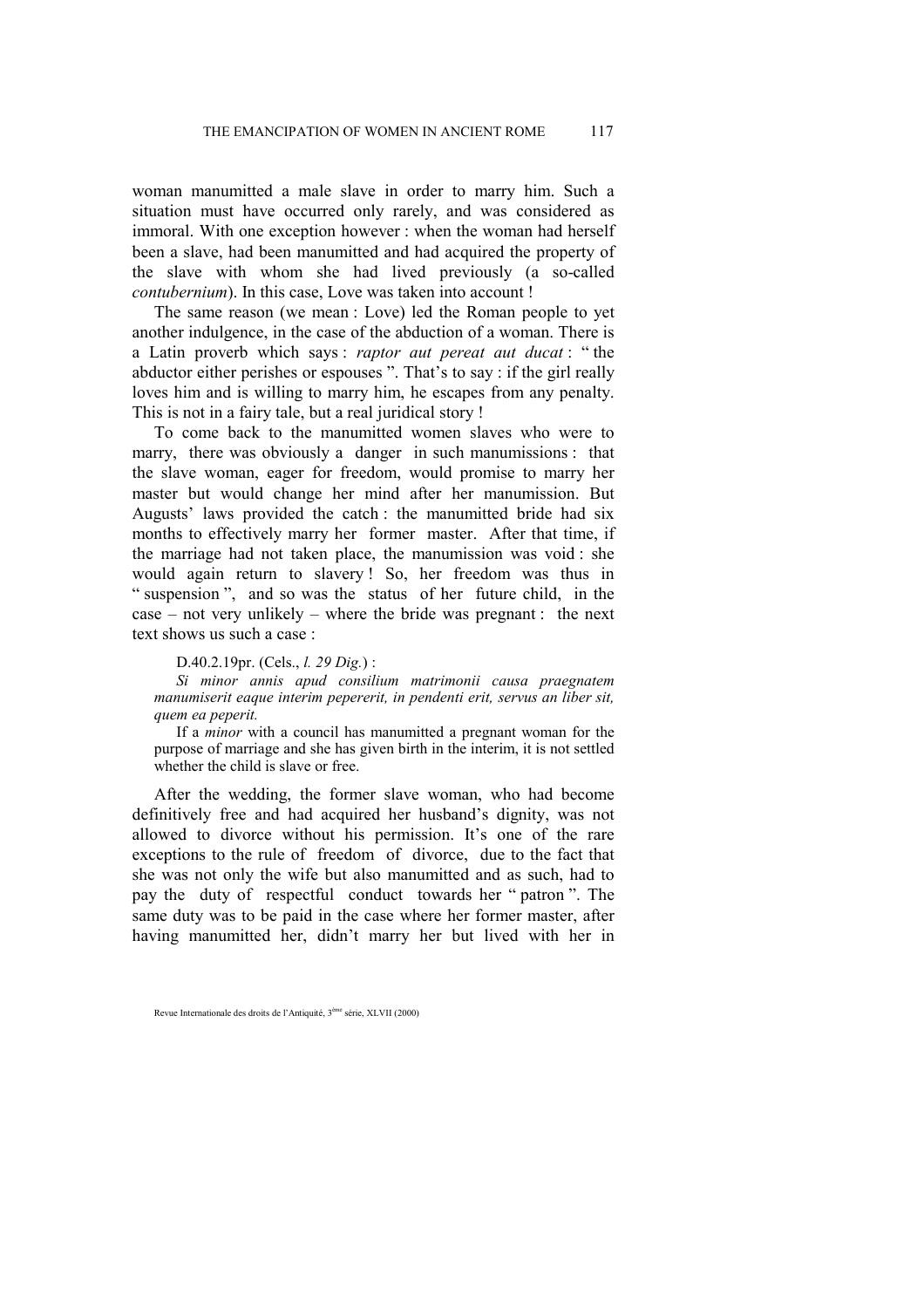concubinage : she could not leave against the will of her concubinary.

5.- This leads us to the fifth area of women's emancipation : concubinage, or better said, concubinate (for concubinate in Rome was a juridical institution). The story of this institution is rather amazing too. For a Roman jurist once said ironically that the concubinate was born from August's laws<sup>20</sup>. Indeed this emperor pursued the aim of moralising the Roman people. He therefore forbade a whole range of marriages : for example, a Roman free-born citizen was not allowed to marry a woman condemned for adultery, nor a prostitute, a bawd, a stage-performer nor a woman condemned by a criminal court. Of course, senators and their family couldn't marry any of those women, but they were forbidden to wed any freedwoman as well ! Now, if we remember that all these women were at the same time considered as *feminae in quas stuprum non committitur*, women with whom sexual intercourse was not punishable, if a senator, for instance, fell in love with a freedwoman, he had no other solution than to live with her in concubinate. Some emperors did the same, after the death of their wives. And outside Rome, the provincials, following the example of the Romans, began practising concubinate too, even when they had the legal possibility to marry !

What were the advantages of that practice ? For the woman, they are undoubtedly : first, as she usually has a lower social status than her partner, she shares his status, for a concubine suffers no social disapproval. Secondly, no dowry was needed (a poor woman could thus have a normal relationship with a man) ; thirdly gifts – that are always prohibited between husband and wife and vice-versa – are on the contrary permitted between concubines, who may leave all their legacy to each other as they wished, as the *Lex Voconia* did not apply in this case. And the fifth advantage is that Augustus' law on adultery did not apply either. Finally, concubines were allowed to make all kinds of agreements together, even those that could be considered as immoral today, as the following juristic text shows us :

D.44.7.61.1 (Scaev., *l. 28 Dig.*) :

<sup>20</sup> Marcel.-Marcian., *l. 12 inst*., D. 25.7.3.1.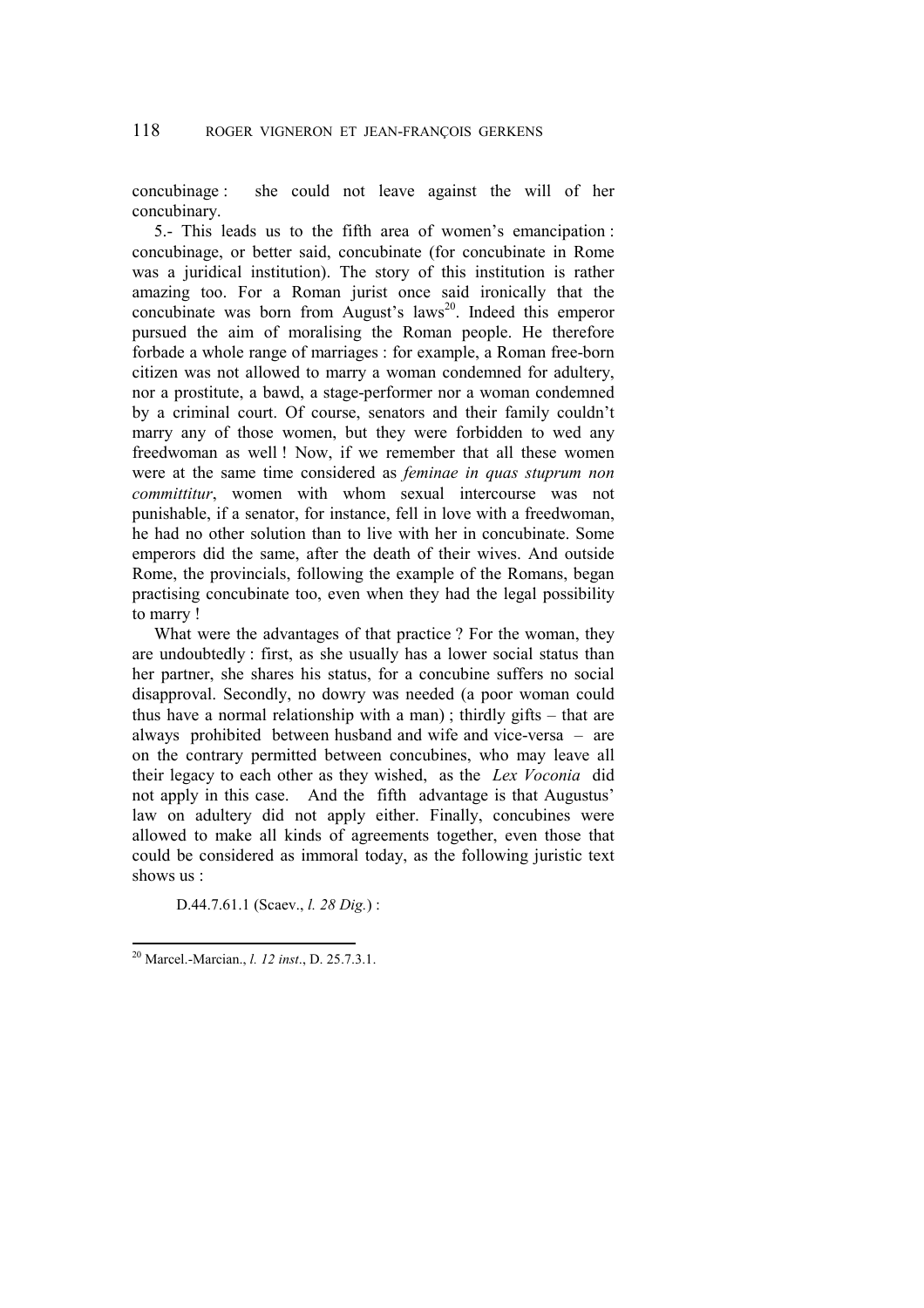*Seia, cum salarium constituere vellet, ita epistulam emisit: " Lucio Titio salutem. Si in eodem animo et eadem affectione circa me es, quo semper fuisti, ex continenti acceptis litteris meis distracta re tua veni hoc: tibi quamdiu vivam praestabo annuos decem. Scio enim quia valde me bene ames ". Quaero, cum et rem suam distraxerit Lucius Titius et ad eam profectus sit et ex eo cum ea sit, an ei ex his epistulis salarium annuum debeatur. Respondit ex personis causisque eum cuius notio sit aestimaturum, an actio danda sit.* 

Seia, wishing to fix a salary, sent a letter as follows: " To Lucius Titius, greeting. If you are of the same mind and of the same regard to me as you have always been, then, on receipt of my letter, forthwith dispose of your estate, and come here. I shall provide you with ten yearly for as long as I live. For I know that you love me very well ". My question is whether, if Lucius Titius did sell his estate and went to her and since that time has been with her, the annual salary is due to him in terms of this letter. The answer was that the person having cognizance of the case shall have to decide from the persons and the circumstances whether an action ought to be granted.

As says the jurist : *an actio danda sit* : it's possible that Lucius Titius can institute proceedings against his lover Seia ! And now comes the big question in conclusion : why did Roman legislators, Roman magistrates, Roman jurists, Roman lawyers and Roman judges – all men, without any exception – promote women's emancipation ? In our civilisation today, the answer is easy to find : we now know that men and women are genetically equal, that only an iota of difference makes an embryo a boy rather than a girl, and viceversa. But why did the ancient Romans have a similar view ? We sincerely don't know the answer. We can just venture an opinion : they all had a deep sense of equality. Our opinion is based on a sentence found at the beginning of Justinian's famous Digest : it's the definition of law by the jurisconsult Celsius : *ius est ars boni et aequi* :

#### D.1.1.1pr. (Ulp., *l. 1 Inst*.) :

*Iuri operam daturum prius nosse oportet, unde nomen iuris descendat. Est autem a iustitia appellatum: nam, ut eleganter Celsus definit, ius est ars boni et aequi.* 

A law student at the outset of his studies ought first to know the derivation of the word *ius*. Its derivation is from the word *iustitia*. For, in

Revue Internationale des droits de l'Antiquité, 3ème série, XLVII (2000)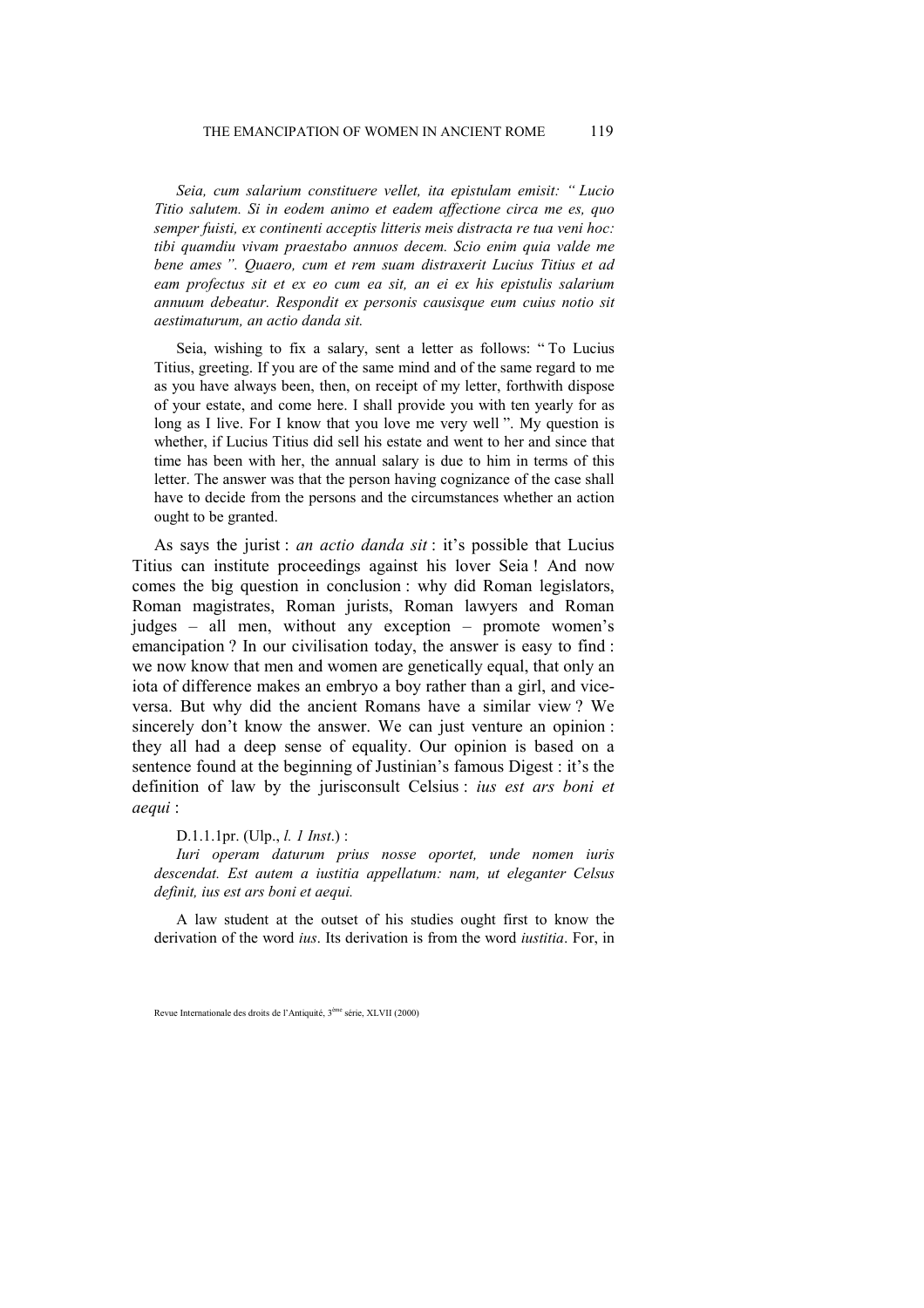terms of Celsus' elegant definition, the law is the art of goodness and fairness.

If Law is a mixture of *bonum*, that's to say the common good, and *aequum*, that means fairness in trials, but in a broader sense, equality, if Law must be equal, that implies that human beings, subjects of rights, are necessarily equal. There would be no sense in defining the law as something that ought to be equal in a society divided in casts : the law there must be unequal ! Of course, the Romans lived in a world with many inequalities : there were slaves, peregrines and barbaric peoples. But inside the Roman people itself, the rule of juridical equality was the duty to be pursued. And a famous author writing about Roman and European law, Helmut Coing, said that in this definition of law lay the embryo of the famous slogan of the French Revolution : " Liberté, égalité, fraternité 21.

It took 16 centuries for this embryo to be born, two more centuries before the Universal Declaration of Human Rights and it will perhaps take a millennium more to see these rights universally enforced. But we believe, and we are not alone to do so, that the very idea of equality between men – and women – is already to be found in the definition of Celsius.

Now we would like to take just a few seconds in closing, to observe that this period of women's emancipation ended abruptly at the beginning of the fourth century AD with the arrival of the Christian emperors. In the opinion of the apostle Paul (First epistle to the Corinthians 11.3), " …the head of every man is Christ ; and the head of the woman is man ; and the head of Christ is God ". The Roman legislator again placed women in their secular, second rank. Let's look at just one example, one concerning betrothal, a constitution of the emperor Constantine provides :

## CTh.3.5.5 :

l

*Constantinus A. ad Pacatianum Pf. U. : Patri puellae aut tutori aut curatori aut cuilibet eius affini non liceat, quum prius militi puellam desponderit, eandem alii in matrimonium tradere. quod si intra biennium, ut perfidiae reus in insulam relegetur. (…)* 

<sup>21</sup> H.COING, *Europäisches Privatrecht* I, München 1985, p.31.